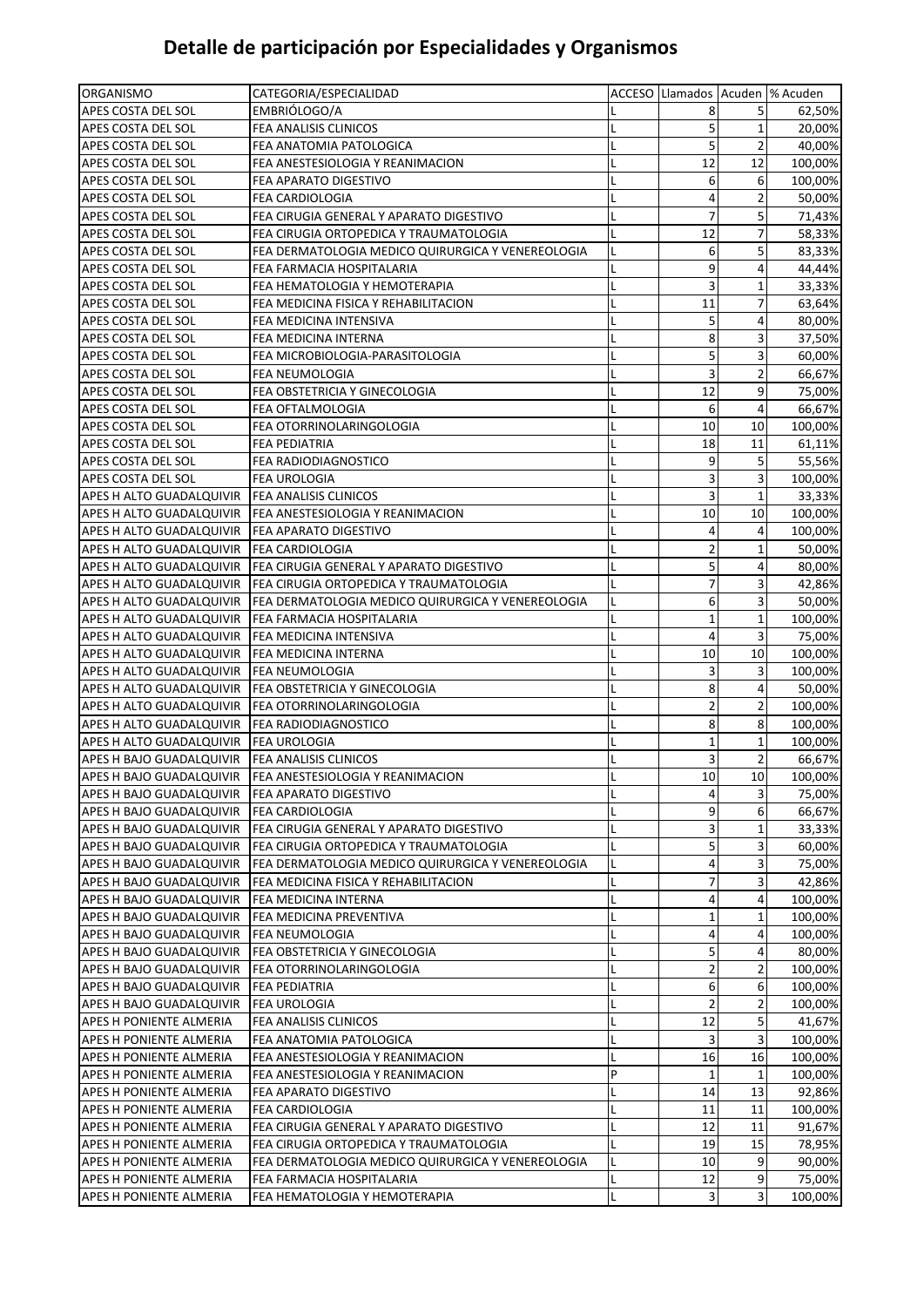| APES H PONIENTE ALMERIA        | FEA MEDICINA FISICA Y REHABILITACION              | L | 11             | 10             | 90,91%  |
|--------------------------------|---------------------------------------------------|---|----------------|----------------|---------|
| APES H PONIENTE ALMERIA        | FEA MEDICINA INTENSIVA                            | L | 9              | 8              | 88,89%  |
| <b>APES H PONIENTE ALMERIA</b> | FEA MEDICINA INTERNA                              |   | 20             | 17             | 85,00%  |
| <b>APES H PONIENTE ALMERIA</b> | FEA MICROBIOLOGIA-PARASITOLOGIA                   | L | 6              | 6              | 100,00% |
| <b>APES H PONIENTE ALMERIA</b> | <b>FEA NEFROLOGIA</b>                             | L | 9              | 4              | 44,44%  |
| APES H PONIENTE ALMERIA        | FEA NEUMOLOGIA                                    |   | 5              | 4              | 80,00%  |
| <b>APES H PONIENTE ALMERIA</b> | FEA NEUMOLOGIA                                    | P | 1              | $\mathbf{1}$   | 100,00% |
| APES H PONIENTE ALMERIA        | FEA NEUROLOGIA                                    | L | 2              | $\mathbf{1}$   | 50,00%  |
| APES H PONIENTE ALMERIA        | FEA OBSTETRICIA Y GINECOLOGIA                     | L | 27             | 21             | 77,78%  |
| APES H PONIENTE ALMERIA        | FEA OFTALMOLOGIA                                  | L | 21             | 17             | 80,95%  |
| APES H PONIENTE ALMERIA        | FEA OTORRINOLARINGOLOGIA                          |   | $\overline{7}$ | $\overline{7}$ | 100,00% |
| <b>APES H PONIENTE ALMERIA</b> | FEA PEDIATRIA                                     | L | 16             | 12             | 75,00%  |
| <b>APES H PONIENTE ALMERIA</b> | FEA PSICOLOGIA CLINICA                            | L | 7              | 5              | 71,43%  |
| APES H PONIENTE ALMERIA        | <b>FEA PSIQUIATRIA</b>                            | L | 1              | $\mathbf{1}$   | 100,00% |
| APES H PONIENTE ALMERIA        | FEA RADIODIAGNOSTICO                              | Г | 7              | 6              | 85,71%  |
| APES H PONIENTE ALMERIA        | FEA RADIODIAGNOSTICO                              | P | 1              | $\mathbf 1$    | 100,00% |
| APES H PONIENTE ALMERIA        | FEA UROLOGIA                                      | L | 4              | 4              | 100,00% |
| SAS                            | EPIDEMIOLOGO/A DE ATENCION PRIMARIA               | L | $\mathbf{1}$   | 0              | 0,00%   |
| SAS                            | EPIDEMIOLOGO/A DE ATENCION PRIMARIA               | L | $\mathbf{1}$   | $\mathbf 1$    | 100,00% |
| SAS                            | EPIDEMIOLOGO/A DE ATENCION PRIMARIA               | L | 13             | 8              | 61,54%  |
| SAS                            | EPIDEMIOLOGO/A DE ATENCION PRIMARIA               | L | 34             | 24             | 70,59%  |
| SAS                            | EPIDEMIOLOGO/A DE ATENCION PRIMARIA               | L | 41             | 30             | 73,17%  |
| SAS                            | EPIDEMIOLOGO/A DE ATENCION PRIMARIA               | P | 1              | 0              | 0,00%   |
| SAS                            | EPIDEMIOLOGO/A DE ATENCION PRIMARIA               | P | 3              | 2              | 66,67%  |
| SAS                            | FEA ANALISIS CLINICOS                             | L | 28             | 20             | 71,43%  |
| SAS                            | FEA ANALISIS CLINICOS                             | L | 32             | 20             | 62,50%  |
| SAS                            | FEA ANALISIS CLINICOS                             | L | 86             | 62             | 72,09%  |
| SAS                            | FEA ANALISIS CLINICOS                             |   | 119            | 95             | 79,83%  |
| SAS                            | FEA ANATOMIA PATOLOGICA                           |   | 8              | 8              | 100,00% |
| SAS                            | FEA ANATOMIA PATOLOGICA                           |   | 14             | 13             | 92,86%  |
| SAS                            | FEA ANATOMIA PATOLOGICA                           | L | 38             | 29             | 76,32%  |
| SAS                            | FEA ANATOMIA PATOLOGICA                           |   | 47             | 39             | 82,98%  |
| SAS                            | FEA ANESTESIOLOGIA Y REANIMACION                  | L | 22             | 17             | 77,27%  |
| SAS                            | FEA ANESTESIOLOGIA Y REANIMACION                  | L | 56             | 38             | 67,86%  |
| SAS                            | FEA ANESTESIOLOGIA Y REANIMACION                  | L | 153            | 123            | 80,39%  |
| SAS                            | FEA ANESTESIOLOGIA Y REANIMACION                  | L | 216            | 173            | 80,09%  |
| SAS                            | FEA APARATO DIGESTIVO                             | L | 17             | 10             | 58,82%  |
| SAS                            | FEA APARATO DIGESTIVO                             | L | 39             | 34             | 87,18%  |
| SAS                            | FEA APARATO DIGESTIVO                             |   | 61             | 55             | 90,16%  |
| <b>SAS</b>                     | FEA APARATO DIGESTIVO                             |   | 118            | 54             | 45,76%  |
| SAS                            | <b>FEA CARDIOLOGIA</b>                            | L | 14             | 10             | 71,43%  |
| SAS                            | FEA CARDIOLOGIA                                   | L | 33             | 26             | 78,79%  |
| SAS                            | FEA CARDIOLOGIA                                   | L | 83             | 71             | 85,54%  |
| SAS                            | <b>FEA CARDIOLOGIA</b>                            | L | 171            | 150            | 87,72%  |
| SAS                            | FEA CIRUGIA GENERAL Y APARATO DIGESTIVO           |   | 23             | 20             | 86,96%  |
| SAS                            | FEA CIRUGIA GENERAL Y APARATO DIGESTIVO           | L | 37             | 28             | 75,68%  |
| SAS                            | FEA CIRUGIA GENERAL Y APARATO DIGESTIVO           | L | 103            | 89             | 86,41%  |
| SAS                            | FEA CIRUGIA GENERAL Y APARATO DIGESTIVO           | L | 161            | 132            | 81,99%  |
| SAS                            | FEA CIRUGIA ORTOPEDICA Y TRAUMATOLOGIA            | L | 13             | 12             | 92,31%  |
| SAS                            | FEA CIRUGIA ORTOPEDICA Y TRAUMATOLOGIA            | L | 23             | 15             | 65,22%  |
| SAS                            | FEA CIRUGIA ORTOPEDICA Y TRAUMATOLOGIA            | L | 99             | 85             | 85,86%  |
| SAS                            | FEA CIRUGIA ORTOPEDICA Y TRAUMATOLOGIA            | L | 167            | 138            | 82,63%  |
| SAS                            | FEA DERMATOLOGIA MEDICO QUIRURGICA Y VENEREOLOGIA |   | 7              | 3              | 42,86%  |
| SAS                            | FEA DERMATOLOGIA MEDICO QUIRURGICA Y VENEREOLOGIA | L | 11             | 9              | 81,82%  |
| SAS                            | FEA DERMATOLOGIA MEDICO QUIRURGICA Y VENEREOLOGIA | L | 37             | 28             | 75,68%  |
| SAS                            | FEA DERMATOLOGIA MEDICO QUIRURGICA Y VENEREOLOGIA | L | 44             | 40             | 90,91%  |
| SAS                            | FEA FARMACIA HOSPITALARIA                         | L | 19             | 8              | 42,11%  |
| SAS                            | FEA FARMACIA HOSPITALARIA                         | L | 38             | 27             | 71,05%  |
| SAS                            | FEA FARMACIA HOSPITALARIA                         | L | 82             | 72             | 87,80%  |
| SAS                            | FEA FARMACIA HOSPITALARIA                         | L | 180            | 139            | 77,22%  |
| SAS                            | FEA HEMATOLOGIA Y HEMOTERAPIA                     | L | 10             | 9              | 90,00%  |
| SAS                            | FEA HEMATOLOGIA Y HEMOTERAPIA                     | L | 26             | 21             | 80,77%  |
| SAS                            | FEA HEMATOLOGIA Y HEMOTERAPIA                     | L | 64             | 56             | 87,50%  |
| SAS                            | FEA HEMATOLOGIA Y HEMOTERAPIA                     | L | 94             | 77             | 81,91%  |
|                                |                                                   |   |                |                |         |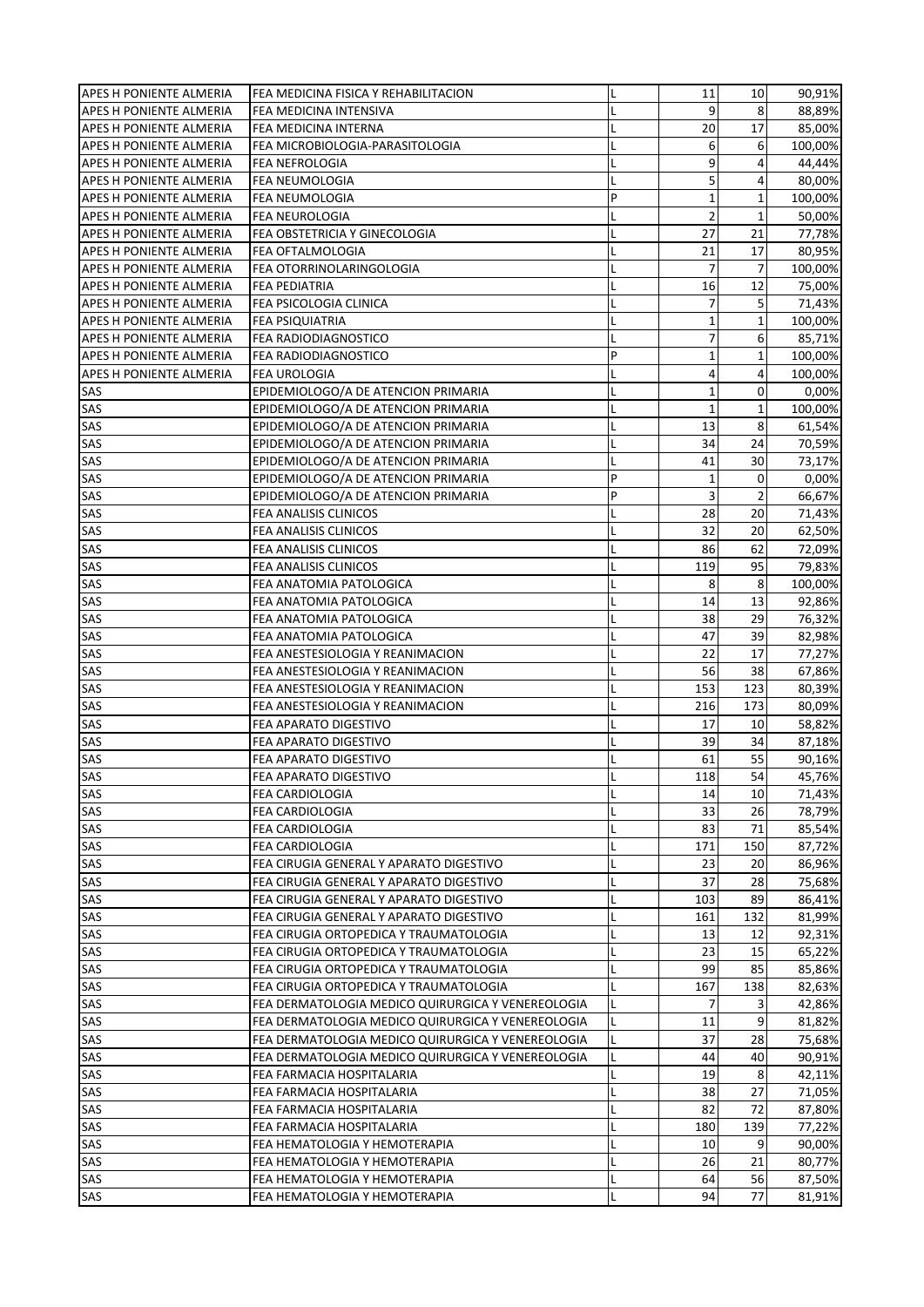| SAS | FEA MEDICINA FISICA Y REHABILITACION | L | 6            | 5              | 83,33%  |
|-----|--------------------------------------|---|--------------|----------------|---------|
| SAS | FEA MEDICINA FISICA Y REHABILITACION | L | 24           | 23             | 95,83%  |
| SAS | FEA MEDICINA FISICA Y REHABILITACION | L | 36           | 33             | 91,67%  |
| SAS | FEA MEDICINA FISICA Y REHABILITACION |   | 72           | 60             | 83,33%  |
| SAS | FEA MEDICINA INTENSIVA               | L | 9            | 4              | 44,44%  |
| SAS | FEA MEDICINA INTENSIVA               |   | 35           | 28             | 80,00%  |
| SAS | FEA MEDICINA INTENSIVA               |   | 110          | 90             | 81,82%  |
| SAS | FEA MEDICINA INTENSIVA               |   | 144          | 111            | 77,08%  |
| SAS | FEA MEDICINA INTERNA                 | L | 37           | 31             | 83,78%  |
| SAS |                                      | L | 90           | 67             | 74,44%  |
|     | FEA MEDICINA INTERNA                 |   |              |                | 90,42%  |
| SAS | FEA MEDICINA INTERNA                 | L | 167          | 151            |         |
| SAS | FEA MEDICINA INTERNA                 |   | 363          | 291            | 80,17%  |
| SAS | FEA MEDICINA INTERNA                 | P | $\mathbf{1}$ | 1              | 100,00% |
| SAS | FEA MEDICINA INTERNA - INFECCIOSOS   | L | 2            | $\overline{2}$ | 100,00% |
| SAS | FEA MEDICINA INTERNA - INFECCIOSOS   | L | 4            | $\overline{2}$ | 50,00%  |
| SAS | FEA MEDICINA INTERNA - INFECCIOSOS   | L | 18           | 11             | 61,11%  |
| SAS | FEA MEDICINA INTERNA - INFECCIOSOS   | L | 32           | 26             | 81,25%  |
| SAS | FEA MEDICINA PREVENTIVA              | L | $\mathbf{1}$ | $\mathbf{1}$   | 100,00% |
| SAS | FEA MEDICINA PREVENTIVA              | L | 4            | 3              | 75,00%  |
| SAS | FEA MEDICINA PREVENTIVA              | L | 12           | $\overline{7}$ | 58,33%  |
| SAS | FEA MEDICINA PREVENTIVA              | L | 18           | 16             | 88,89%  |
| SAS | FEA MEDICINA PREVENTIVA              | L | 36           | 28             | 77,78%  |
| SAS | FEA MEDICINA PREVENTIVA              | P | 2            | $\overline{2}$ | 100,00% |
| SAS | FEA MICROBIOLOGIA-PARASITOLOGIA      |   | 8            | 4              | 50,00%  |
| SAS | FEA MICROBIOLOGIA-PARASITOLOGIA      |   | 16           | 12             | 75,00%  |
| SAS | FEA MICROBIOLOGIA-PARASITOLOGIA      | L | 61           | 43             | 70,49%  |
| SAS |                                      |   |              |                |         |
|     | FEA MICROBIOLOGIA-PARASITOLOGIA      | L | 118          | 92             | 77,97%  |
| SAS | FEA NEFROLOGIA                       | L | 13           | 11             | 84,62%  |
| SAS | FEA NEFROLOGIA                       |   | 17           | 17             | 100,00% |
| SAS | FEA NEFROLOGIA                       |   | 45           | 40             | 88,89%  |
| SAS | FEA NEFROLOGIA                       |   | 70           | 67             | 95,71%  |
| SAS | FEA NEUMOLOGIA                       |   | 10           | 8              | 80,00%  |
| SAS | FEA NEUMOLOGIA                       |   | 25           | 17             | 68,00%  |
| SAS | FEA NEUMOLOGIA                       | L | 46           | 44             | 95,65%  |
| SAS | FEA NEUMOLOGIA                       | L | 99           | 83             | 83,84%  |
| SAS | FEA NEUMOLOGIA                       | P | $\mathbf{1}$ | $\mathbf{1}$   | 100,00% |
| SAS | FEA NEUROLOGIA                       | Г | 13           | 13             | 100,00% |
| SAS | FEA NEUROLOGIA                       | L | 14           | 11             | 78,57%  |
| SAS | <b>FEA NEUROLOGIA</b>                |   | 57           | 45             | 78,95%  |
| SAS | <b>FEA NEUROLOGIA</b>                |   | 102          | 84             | 82,35%  |
| SAS | FEA OBSTETRICIA Y GINECOLOGIA        | L | 23           | 20             | 86,96%  |
| SAS | FEA OBSTETRICIA Y GINECOLOGIA        | L | 61           | 48             | 78,69%  |
| SAS | FEA OBSTETRICIA Y GINECOLOGIA        | L | 122          | 102            | 83,61%  |
| SAS | FEA OBSTETRICIA Y GINECOLOGIA        | Г | 225          | 193            | 85,78%  |
| SAS | FEA OFTALMOLOGIA                     |   | 15           | 11             |         |
|     |                                      |   |              |                | 73,33%  |
| SAS | FEA OFTALMOLOGIA                     |   | 22           | 20             | 90,91%  |
| SAS | FEA OFTALMOLOGIA                     | L | 80           | 69             | 86,25%  |
| SAS | FEA OFTALMOLOGIA                     | L | 156          | 139            | 89,10%  |
| SAS | FEA OTORRINOLARINGOLOGIA             | L | 14           | 11             | 78,57%  |
| SAS | FEA OTORRINOLARINGOLOGIA             |   | 19           | 17             | 89,47%  |
| SAS | FEA OTORRINOLARINGOLOGIA             | L | 35           | 32             | 91,43%  |
| SAS | FEA OTORRINOLARINGOLOGIA             | L | 74           | 59             | 79,73%  |
| SAS | FEA PEDIATRIA                        |   | 42           | 34             | 80,95%  |
| SAS | FEA PEDIATRIA                        |   | 78           | 71             | 91,03%  |
| SAS | FEA PEDIATRIA                        |   | 177          | 144            | 81,36%  |
| SAS | FEA PEDIATRIA                        | L | 285          | 250            | 87,72%  |
| SAS | FEA PEDIATRIA                        | P | 1            | 1              | 100,00% |
| SAS | FEA PEDIATRIA                        | P | 3            | 2              | 66,67%  |
| SAS | FEA PEDIATRIA                        | P | 8            | 8              | 100,00% |
| SAS | FEA PSICOLOGIA CLINICA               | Г | 20           | 17             | 85,00%  |
| SAS | FEA PSICOLOGIA CLINICA               | L | 26           | 22             | 84,62%  |
| SAS | FEA PSICOLOGIA CLINICA               | L | 69           | 55             |         |
|     |                                      |   |              |                | 79,71%  |
| SAS | FEA PSICOLOGIA CLINICA               | L | 122          | 91             | 74,59%  |
| SAS | <b>FEA PSIQUIATRIA</b>               | L | 18           | 13             | 72,22%  |